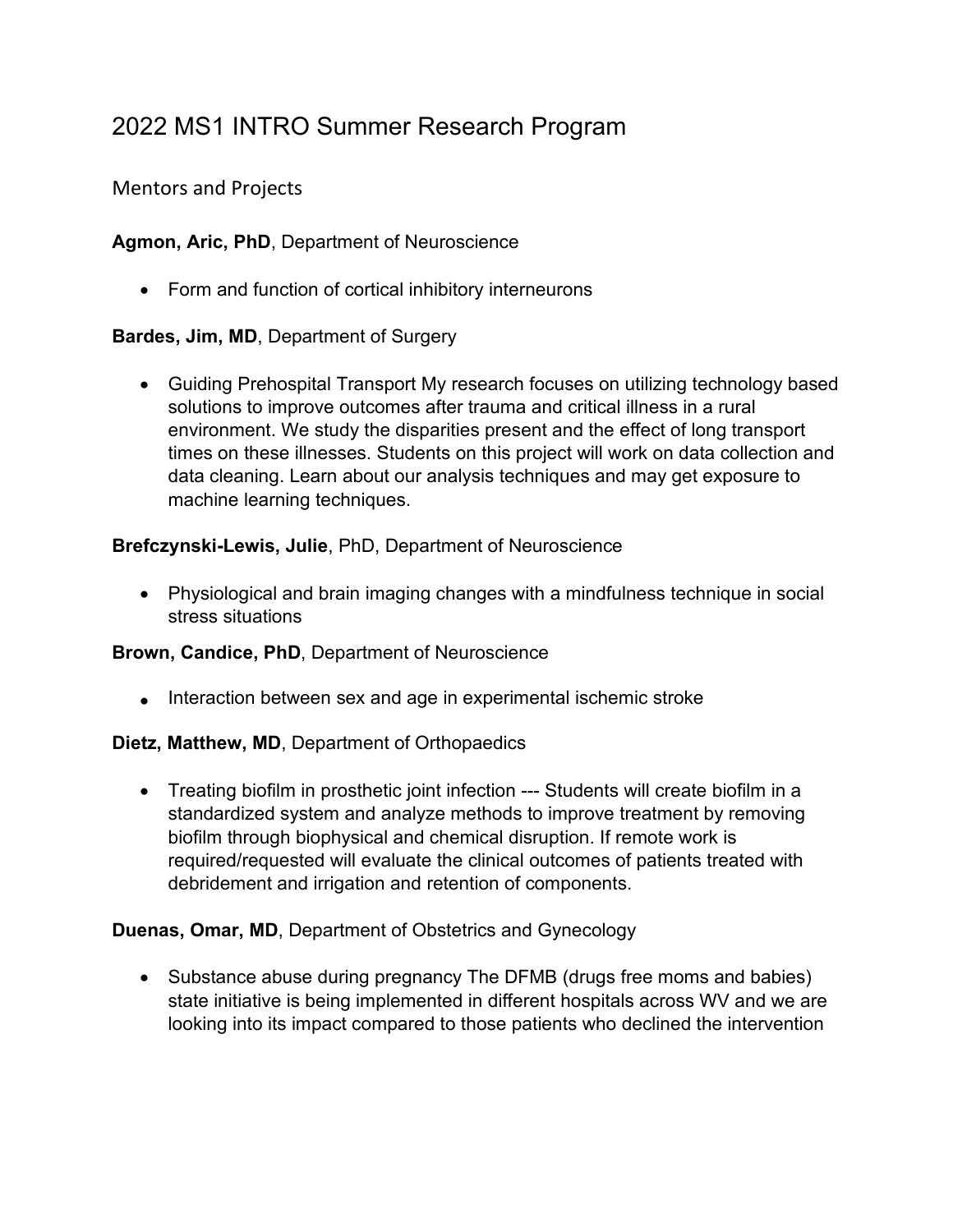**Feinberg, Judith, MD**, Department of Behavioral Medicine/Infectious Diseases

• Multiple research projects all involving either harm reduction (avoiding overdose, e.g.) and the prevention & treatment of injection drug use-associated infections such as HIV and hepatitis C.

# **Hayanga, J.W. Awori, MD**, Department of Cardiovascular and Thoracic Surgery

• An exploration of the causes of mortality in patients on ECMO during a pandemic

# **Kellermeyer, Brian, MD**, Department of Otolaryngology

- 1. Investigation surgical outcomes for treatment of cerebrospinal fluid leaks of the temporal bone. We will be looking at our patients operated on for this condition here at WVU as well as a systematic review and meta-analysis of the current literature on this topic.
- 2. Building a redcap database of hearing implants performed here at WVU (bone anchored hearing aids and cochlear implantation) with retrospective outcomes research. We will be looking into factors leading to success in this implants and their ability to improve quality of life and hearing after surgery.

# **Kidd, Kacie, MD**, Department of Pediatrics

• I use mixed methods research to explore the experiences of parents of gender diverse youth and develop interventions to help them support their children with the goal of reducing health inequity.

# **Lewis, James, PhD**, Department of Neuroscience

• (1) Chronic pain functional neuroimaging research: We are continuing a brain imaging project (using functional magnetic resonance imaging, fMRI) to map brain regions associated with the perception of chronic headache pain in an individual diagnosed with new daily persistent headache (NDPH) disorder. The project entails 3D-printing of MR-compatible devices, data collection and data analyses. Our goal is to functionally characterize brain networks associated with pain perception from this unique perspective/condition, and then to pursue potential interventions to reduce pain through neuromodulation.

# **Lindsey, Brock, MD**, Department of Orthopaedics

• Effects of cytokine-loaded PLGA nanoparticles in vitro and in vivo. Briefly, PLGA nanoparticles loaded with various cytokines will be produced and evaluated in cell culture and in a mouse model.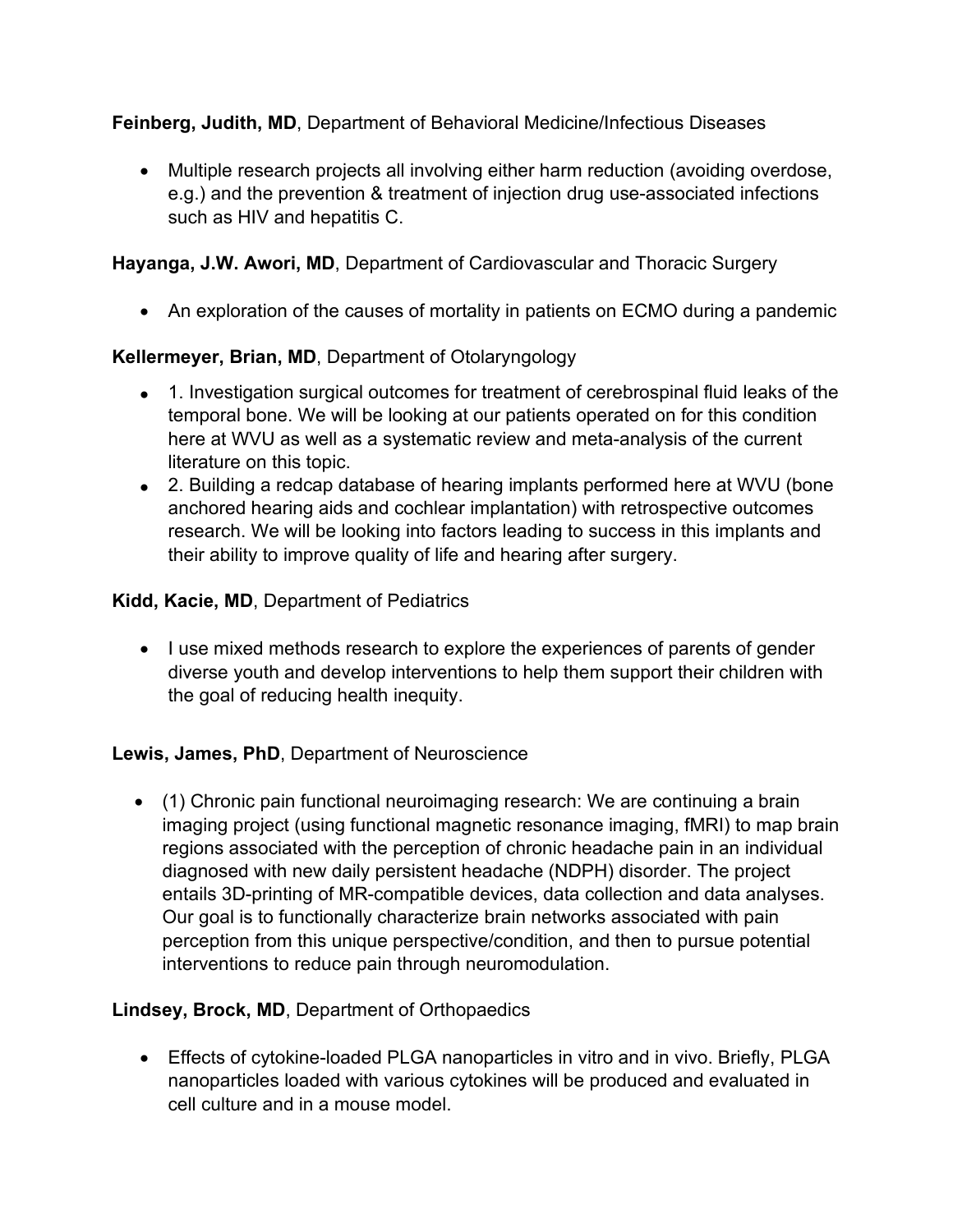# **Lockman, Paul, PhD**, Department of Pharmaceutical Sciences

• Cold atmospheric plasma as an adjunct to radioherapy for brain tumors.

## **Makary, Chadi, MD**, Department of Otolaryngology

• Effect of smell rehabilitation on smell outcome after sinus surgery for chronic rhinosinusitis: a prospective randomized study

## **Malla, Midhun, MD**, Department of Internal Medicine/Hematology-Oncology

• Integrating pharmacogenomics based testing in patients with gastrointestinal malignancies

## **Minc, Samantha, MD**, Department of Cardiovascular and Thoracic Surgery

• Implementing a community engaged amputation intervention in rural West Virginia. This project is an NIH funded 5 year grant that uses implementation science, mixed methods and community engagement principles to work with a high risk area in rural West Virginia to prevent amputation

#### **Nelson, Randy, PhD**, Department of Neuroscience

• Sex Differences in Circadian Disruption by Exposure to Artificial Light at Night on Vascular Function. Circadian rhythms, or cycles that occur approximately once every 24 h, manifest in virtually every physiological process, in nearly every organism. These rhythms, sustained by the master circadian clock, the suprachiasmatic nucleus (SCN) of the hypothalamus, allow for optimal timing of biological processes that ensure the organism's homeostasis, and are entrained to precisely 24h by daily exposure to light. Disruption of the molecular mechanisms that sustain these rhythms have marked noxious consequences on physiology and behavior which impair survival. The cellular and molecular mechanisms underlying these effects have been widely studied and linked to multiple diseases and disorders, however, environmental contributors to disrupted circadian rhythms and the associated disorders have only recently been taken into consideration. Specifically, exposure to artificial light at night (ALAN) has been associated with disruption of the endogenous circadian biological clock (SCN) and the body's inability to properly regulate internal homeostatic processes. Indeed, exposure to ALAN has been associated with multiple disorders including cardiovascular disease and is classified as a risk factor for the development of cancer in night shift workers. Because the SCN is entrained by light and is maximally affected by short wavelength (blue) light, the present dissertation work aims to 1) uncover whether exposure to low level ALAN (5 lux), affects circadian regulation of aortic reactivity, 2) determine whether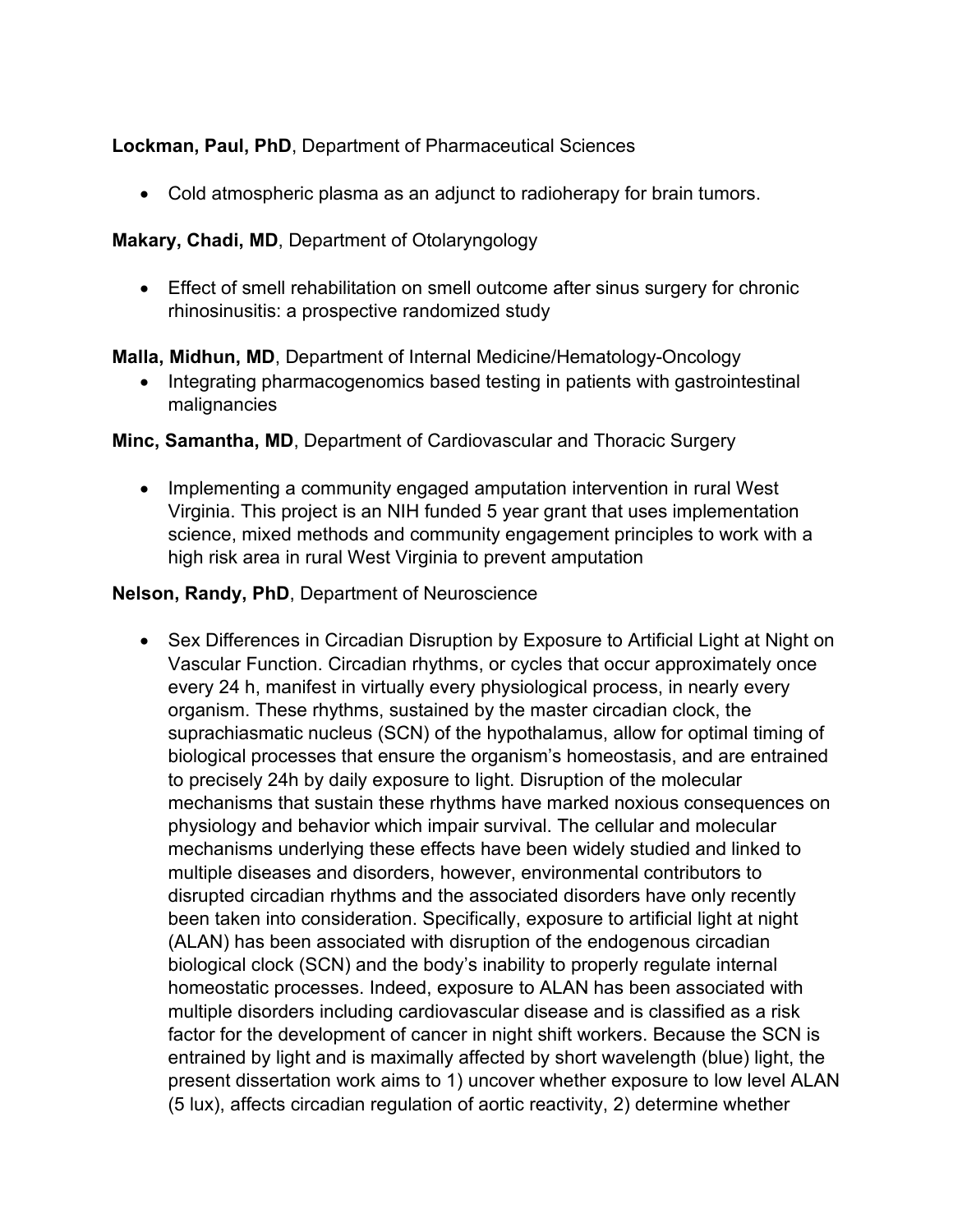return to a completely dark nocturnal environment, following ALAN exposure during recovery from cardiac arrest, reverses the effects of ALAN on cerebrovasculature, and 3) examine whether filtering out blue-wavelength light at night ameliorates the effects of ALAN during recovery from a cardiovascular injury.

**Olfert, Mark, PhD**, Department of Human Performance - Exercise Physiology

• Cardiopulmonary and vascular effects on offspring from maternal vaping (electronic cigarettes) during pregnancy.

# **Palko, Joel, MD**, Department of Ophthalmology

• Investigation of ocular surface angioarchitecture using hemoglobin video imaging and optical coherence tomography. Aim 1: Determine if preoperative measurements of aqueous vein outflow and ocular surface angioarchitecture can aid in predicting MIGS outcomes. In this exploratory analysis, we will use lowcost, noninvasive imaging including hemoglobin video imaging (HVI) and anterior segment optical coherence tomography angiography (AS-OCTA) to image the morphology, number, and spatial relationship of ocular surface vessels in which aqueous fluid drains. We hypothesize that there are measurable differences in preoperative metrics such as vessel density, diameter, fractal dimensions and vessel aqueous content between eyes that achieve success and failure with MIGS. We will also use the raw images and videos obtained during this observational study to train convolutional neural networks to evaluate their potential to predict MIGS outcomes and obtain feature importance from these models using class activation maps. Aim 2: Evaluate the effects of MIGS on distal aqueous outflow. We hypothesize that eyes that achieve IOP lowering with MIGS will have consistent pre to postoperative changes in aqueous vein morphology, aqueous content, and number. HVI imaging of aqueous veins will be completed preoperatively and postoperatively during standard follow up visits after surgery. This aim will define the relationship between MIGS success, IOP lowering, and aqueous outflow for the first time with noninvasive imaging.

# **Patel, Brijesh, DO**, Department of Cardiology

• Advancing Care of Patients with Cancer at Risk for Heart Diseases. My clinical research focusing on care of patients with cancer who develop or at high risk for premature cardiac diseases.

**Pei, Ming, MD/PhD**, Department of Orthopaedics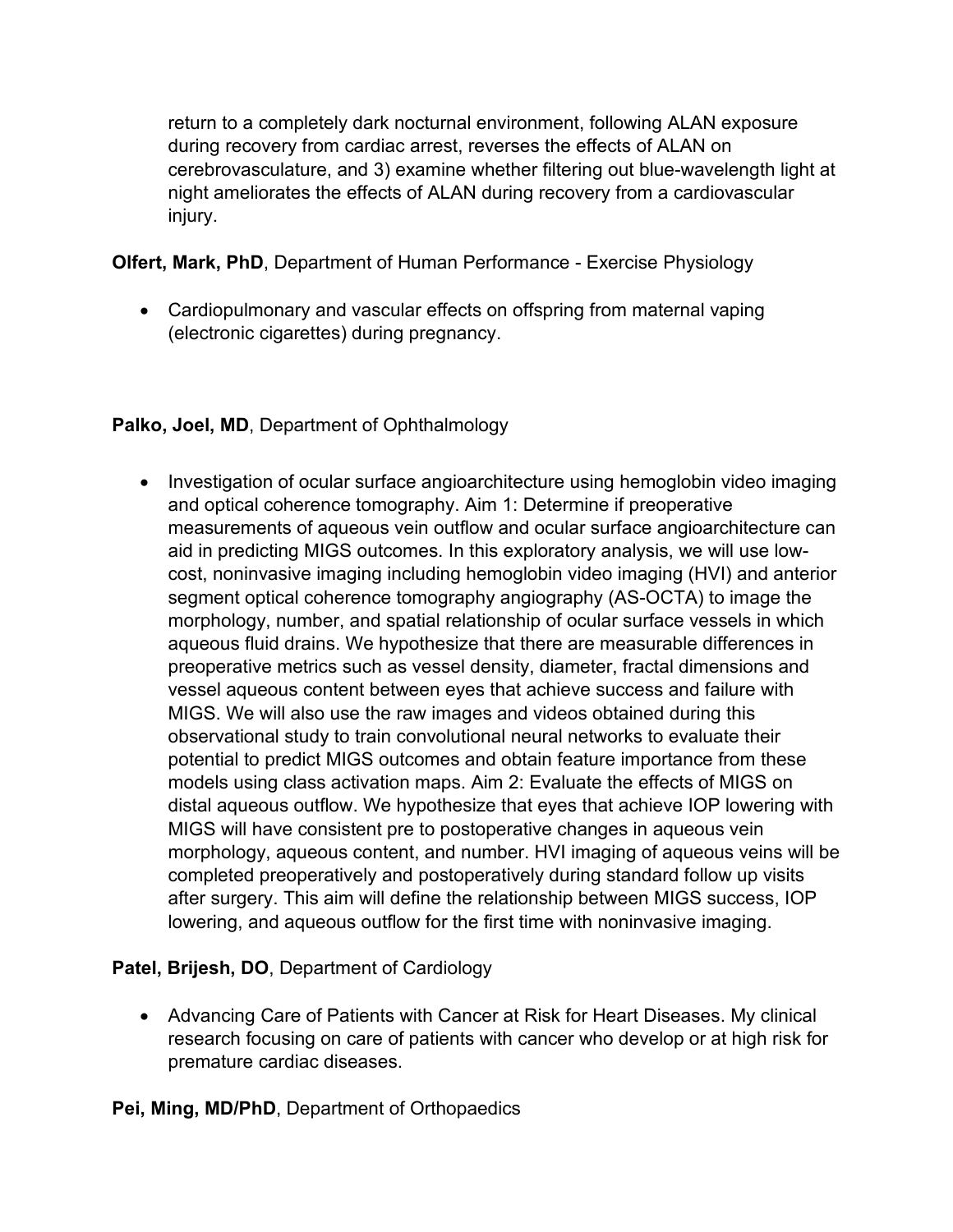• Title: Rejuvenation of adult stem cells using decellularized extracellular matrix for chondrogenesis Short description: Decellularized extracellular matrix will be characterized using immunofluorescence staining for key matrix components. Adult stem cells grown on decellularized extracellular matrix will be assessed for proliferation and multi-lineage differentiation capacities. Proliferation evaluation includes relative EdU incorporation, population doubling time, flow cytometry for surface marker level, and real-time PCR for stemness gene expression. Differentiation assessments include tri-lineage induction in terms of chondrogenic, adipogenic, and osteogenic differentiation. The student will also have an opportunity to be involved in writing a review article.

## **Petrone, Ashley, PhD**, Department of Pathology, Anatomy, and Laboratory Medicine

• Identification of Clinically Relevant Anatomical Variations in the Gross Anatomy **Laboratory** 

## **Salido, Ezequiel, MD/PhD**, Department of Ophthalmology/Biochemistry

• Study of the photoreceptors extracellular matrix and associated diseases. This work will use cutting-edge single-molecule resolution microscopy (STORM) combined with gene therapy introducing an extracellular matrix protein tagged with a fluorophore. All these techniques will elucidate the composition and dynamic of the extracellular matrix in the photoreceptors

#### **Sherman, Jonathan H., MD**, Department of Neurosurgery

• Exposure to helium gas discharge tube in blood brain barrier disruption The blood-brain barrier (BBB) is a major obstacle that inhibits movement of drugs into the brain. Brain metastases are known to change the BBB and lead to creation of the blood-tumor barrier (BTB) which is leaky in nature. Although the BTB is leaky it retains the ability to prevent delivery of chemotherapeutics to brain tumors. Consequently, investigating novel ways to disrupt the BTB to improve drug delivery is of interest. Cold atmospheric plasma (CAP) is an ionized room temperature gas that interacts with biological material without resulting in thermal damage. Typical CAP emits reactive oxygen species (ROS) and reactive nitrogen species (RNS) which creates a reactive environment; CAP also produces electromagnetic (EM) emission but the biological response to this is understudied. Here, we used a novel non-invasive helium discharge tube, which produces EM emission in the microwave power spectrum, to examine the effects of said helium discharge tube on BBB disruption. We hypothesized that exposure to the helium gas discharge tube would disrupt the BBB because prior research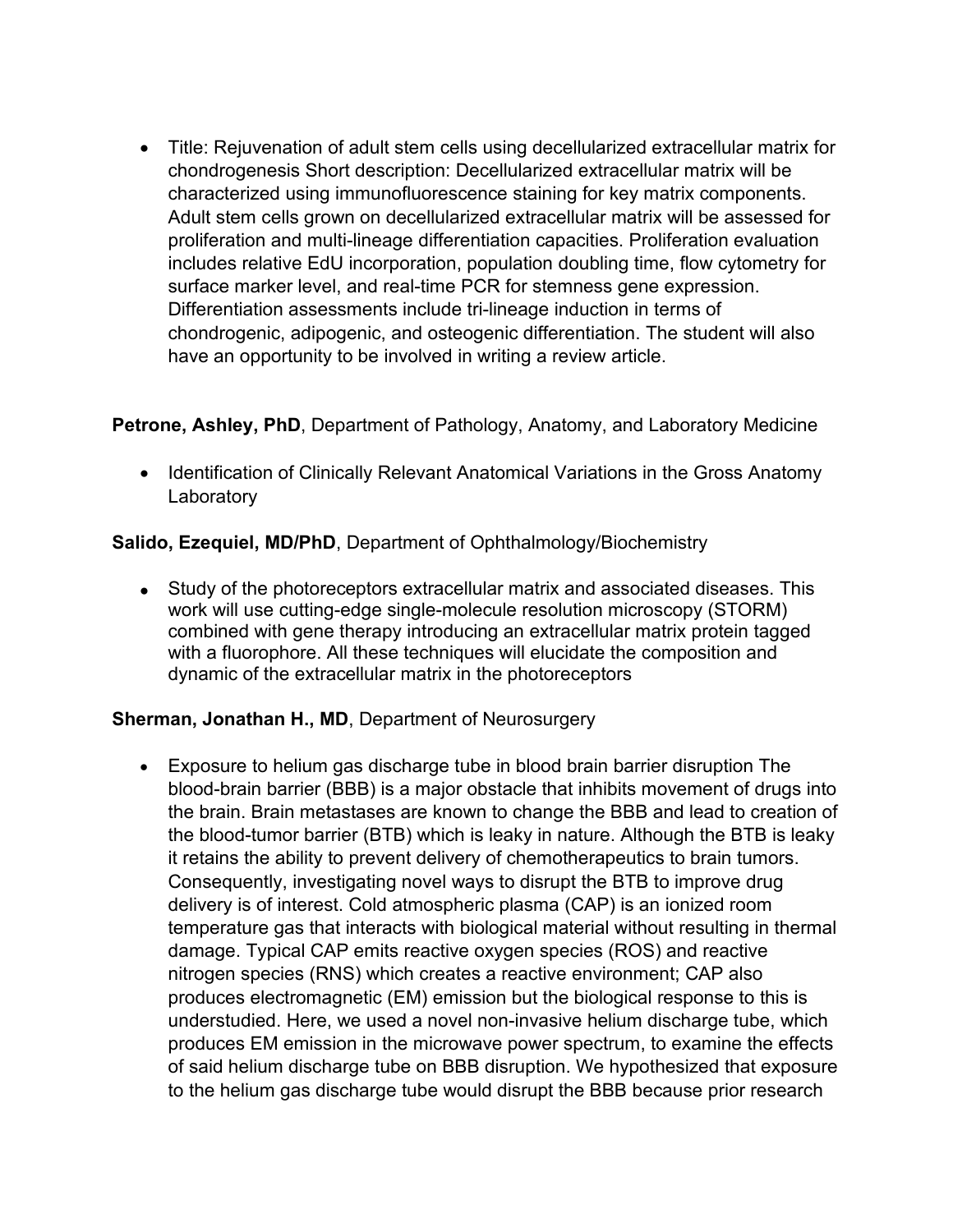shows that microwave EM emission can illicit ROS production and ROSs have been documented to disrupt the BBB. In our initial work, 4- to 6-week-old BALB/cJ mice were given 7 minutes of therapy to the top of the skull with a previously designed helium gas discharge tube. We then performed our in situ brain perfusion technique with radiolabeled sucrose on control mice and mice immediately, 15 minutes, 1 hour, and 6 hours after treatment. Radiolabeled sucrose was used to measure vascular volume. We found that 6 hours after treatment vascular volume was significantly increased when compared to our controls. This result indicates that 6 hours after treatment the BBB is disrupted. We look forward to test a combinatory therapy of helium discharge tube treatment with conventional treatments, in both glioblastoma and breast cancer metastases, to improve survival rates and decrease tumor progression.

# **Singh, Shailendra**, MD, Department of Gastroenterology/Advanced Endoscopy

• Endoscopic Sleeve Gastroplasty for treatment of Obesity. Endoscopic Sleeve Gastroplasty (ESG) has emerged as a promising endoscopic bariatric therapy for the treatment of obesity. WVU medicine is a national leader in performing minimally invasive procedures like ESG for treatment of obesity. We aim to optimize the technique for ESG and study the short term and long term outcomes.

#### **Umer, Amna, PhD**, Department of Pediatrics

• Population level epidemiological study types of substance use during pregnancy and infant outcomes Intrauterine opioid and stimulants exposure and neonatal abstinence syndrome.

# **Winstanley, Erin, PhD**, Department of Behavioral Medicine & Psychiatry

- Tailored Retention and Engagement for Equitable Treatment of OUD and Pain (TREETOP) that is a collaboration with the University of Pittsburgh. The TREETOP study, in summer 2022, will be focused on an engagement study of a pain self-management intervention plus medications for opioid use disorder in primary care settings.
- A national survey investigating problems initiating buprenorphine treatment among patients using illicitly manufactured fentanyl.

# **Yakovenko, Sergiy, PhD**, Department of Human Performance

• Biomechanical correlates of improved motor function after osseointegration procedure in lower-limb amputees.